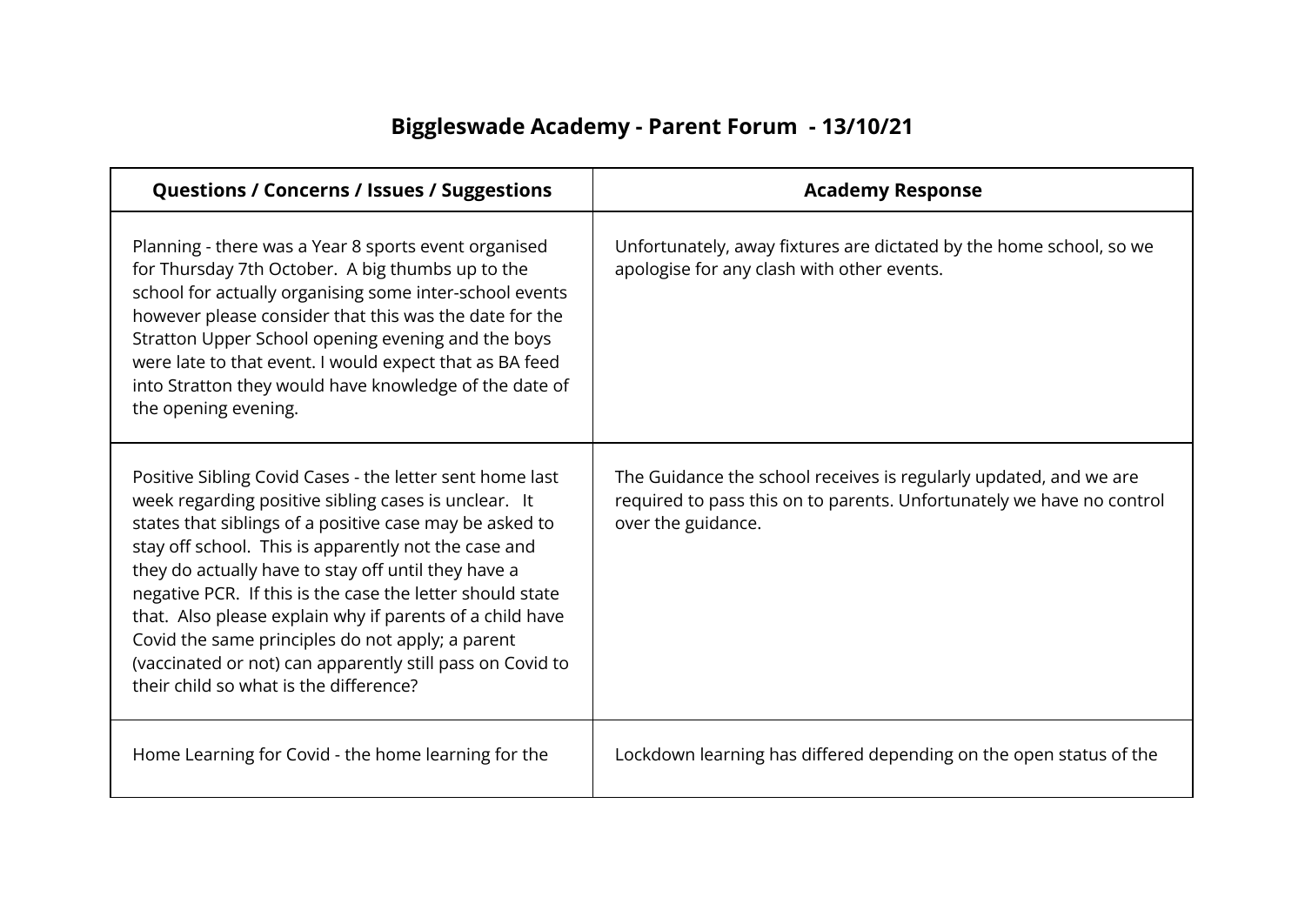| term from January was much improved from that in<br>the first lockdown however the home learning sent<br>home for pupils currently required to be at home has<br>lapsed back into the old format. This was received<br>today at 10.30am, not all of the links work, it is not<br>class specific and only consists of 4 days. Also it is sent<br>out on parentmail. Why is it not on google classroom<br>and/or why is it not emailed to the child so that they<br>can do the work? Why do the parents need to forward<br>it to the child? The school should be providing it to the<br>child directly. I also consider for Year 7 & 8 students<br>that it should actually be live lessons and not Oak<br>Academy; these are not the lessons that are taught in<br>class. | school, i.e. when the school was only open to children of Key Workers,<br>teachers were able to spend more time making videos for pupils who<br>remained at home.<br>With the school being open to all children, teaching has reverted back<br>to normal classroom teaching but we do have a duty to set work for<br>pupils who are isolating. Unfortunately, live lessons are not possible<br>and resources like Oak Academy are sometimes used, as they best<br>mirror the learning of what is being taught in class.<br>We are only sending the overviews to pupils that are isolating, we do<br>this through parent mail, as all children have access to Google<br>Classroom. |
|-------------------------------------------------------------------------------------------------------------------------------------------------------------------------------------------------------------------------------------------------------------------------------------------------------------------------------------------------------------------------------------------------------------------------------------------------------------------------------------------------------------------------------------------------------------------------------------------------------------------------------------------------------------------------------------------------------------------------------------------------------------------------|-----------------------------------------------------------------------------------------------------------------------------------------------------------------------------------------------------------------------------------------------------------------------------------------------------------------------------------------------------------------------------------------------------------------------------------------------------------------------------------------------------------------------------------------------------------------------------------------------------------------------------------------------------------------------------------|
| Confirmation of procedures for consent from parents<br>for children wishing to stay behind after school to<br>participate in activities that are not on the activity<br>timetable; this seems to be flawed.                                                                                                                                                                                                                                                                                                                                                                                                                                                                                                                                                             | There was an issue with children expressing an interest in watching<br>their friends play a school fixture, and watching the match without<br>informing their parents.<br>We would like to have spectators for such events, but as we are<br>unable to guarantee the level of supervision at such after school<br>events, children will only be allowed to stay for an after school activity<br>if they have permission from their parents.                                                                                                                                                                                                                                       |
| Why the school thinks it is good Covid (and allergy)<br>practice for children to share cooking ingredients in<br>food technology.                                                                                                                                                                                                                                                                                                                                                                                                                                                                                                                                                                                                                                       | For some recipes, and with the need for washing up, pupils are<br>bringing in half quantities and combining them with a partner. They<br>cook the product and take half home each. It's been cooked and so                                                                                                                                                                                                                                                                                                                                                                                                                                                                        |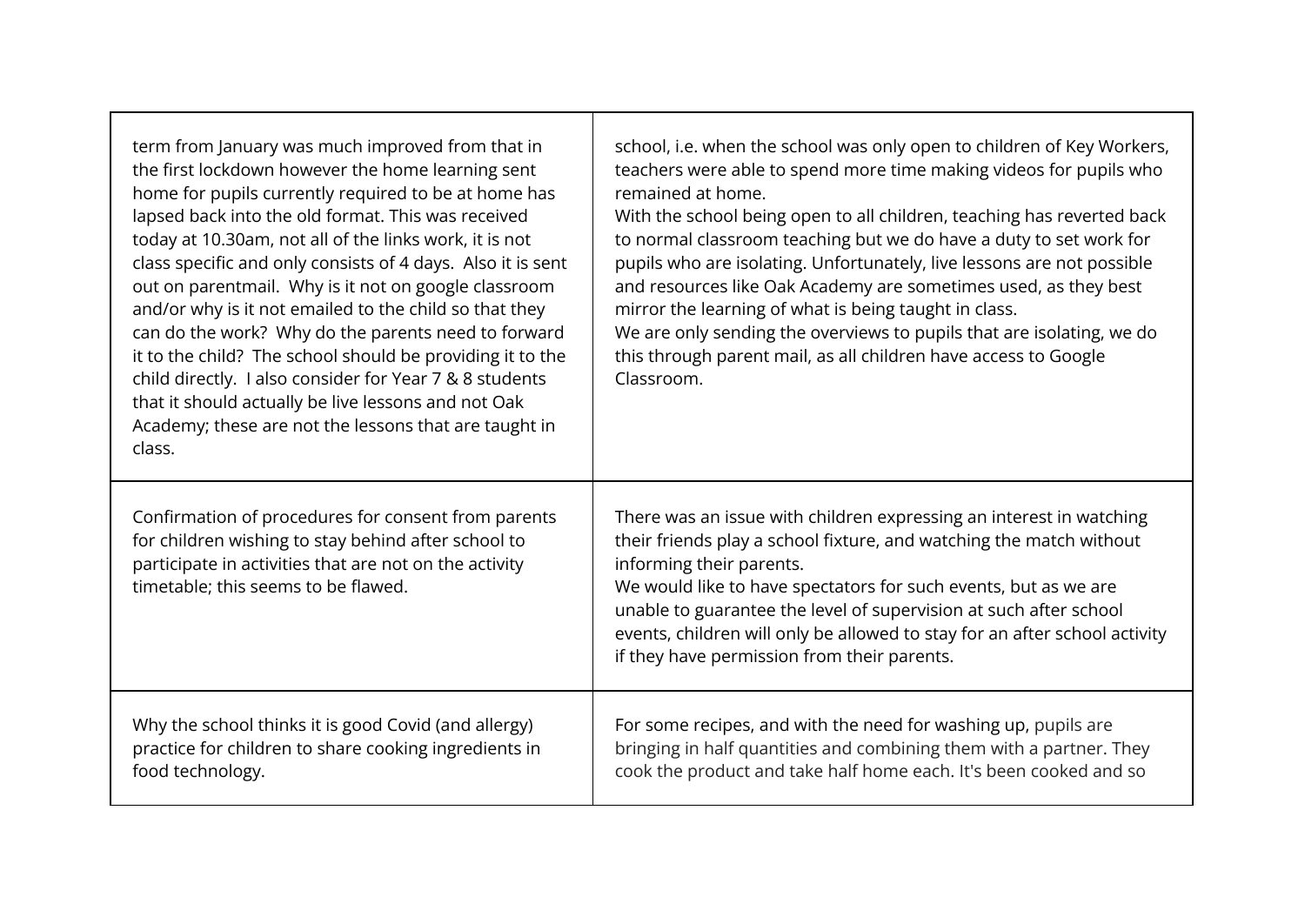|                                                                                                                                                                                                   | any bacteria is destroyed, pupils then only handle their half in their<br>take home dish. Once cooked, the final products are taken out of<br>ovens and handled only by technicians. Food that does not require<br>cooking is not shared. We are no longer required to quarantine items<br>(at this time). After half term, due to a reorganisation of lessons in<br>Food and STEM classes, ingredients will no longer need to be shared.      |
|---------------------------------------------------------------------------------------------------------------------------------------------------------------------------------------------------|------------------------------------------------------------------------------------------------------------------------------------------------------------------------------------------------------------------------------------------------------------------------------------------------------------------------------------------------------------------------------------------------------------------------------------------------|
| Are there no lockers for year 8 this year?                                                                                                                                                        | We are not using lockers as we are still working to a number of Covid<br>related measures, ie pupils are being collected from the playground<br>at the start of the day, after break and lunchtimes and being taken<br>straight into class, and likewise as they leave classrooms at the start<br>of break and lunch times. We aim to reduce pupil traffic around the<br>school and large numbers of pupils congregating within school blocks. |
| Why parents haven't been advised that their child has<br>received a place on the Year 8 Bruges Trip; just the<br>payment request. Asking for payment before<br>confirming the trip will go ahead. | Confirmation letter sent 15 September via parent mail                                                                                                                                                                                                                                                                                                                                                                                          |
| I would like to know why there is a need to move the<br>June bank holiday to a school attendance day<br>especially when the children have lost so much<br>schooling anyway??                      | The June Bank holiday is not a move, but an extra bank holiday due to<br>the Jubilee celebrations. As per the letter confirming the<br>announcements, the government has asked schools to identify a date<br>in the calendar which was not already a school holiday.                                                                                                                                                                           |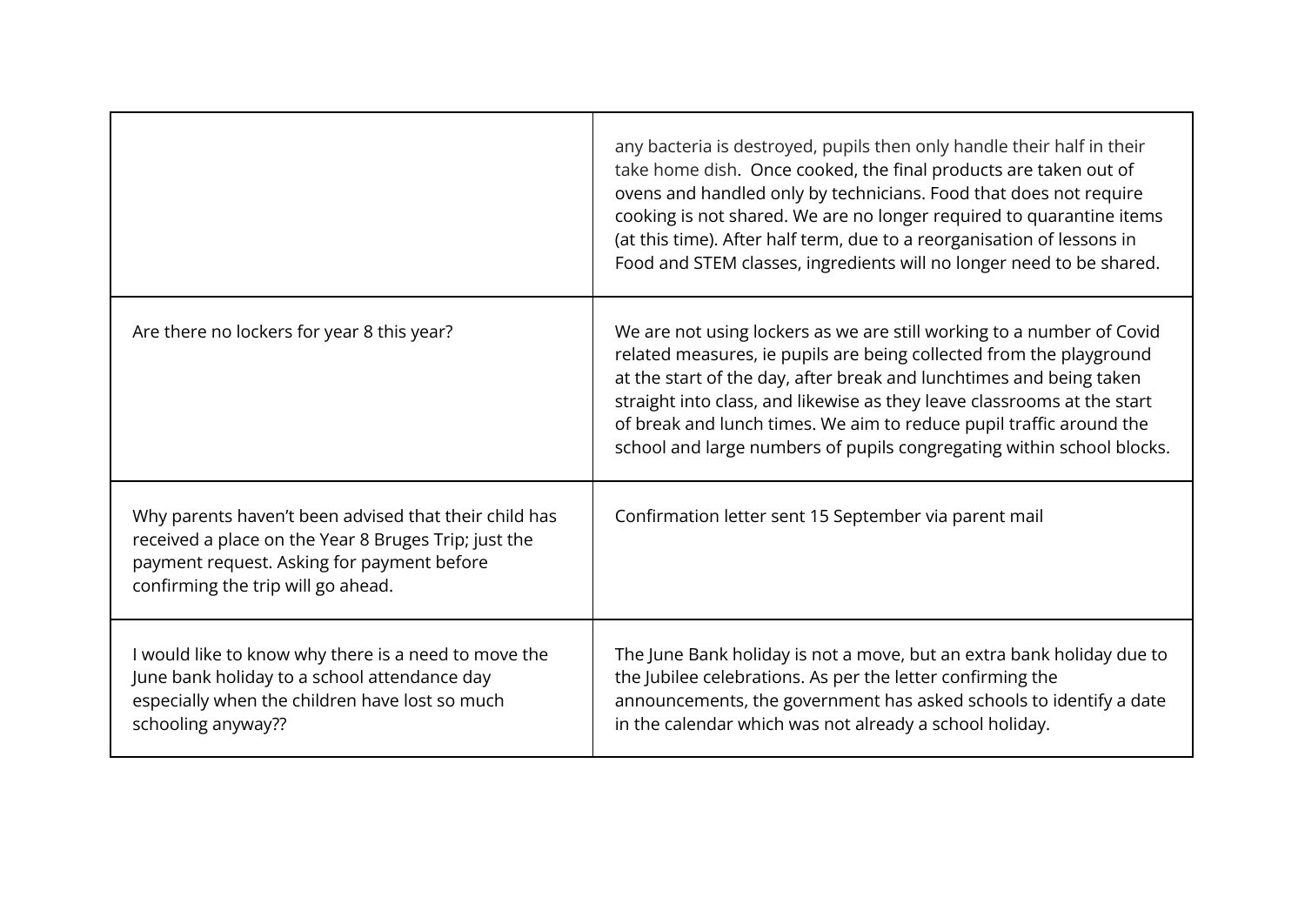| Why does the school only give you, as parents, a few<br>days to reply to events or extra activities? Perhaps<br>more notice would be beneficial.                                                                                                                                                                                         | We try to give parents as much notice as possible, but if too much<br>notice is given, a series of reminders then have to be sent as<br>deadlines approach and there are still a number of responses<br>outstanding. For some events we have to make a decision based on<br>local COVID information. This can change on a day by day basis, and<br>therefore means information to parents may be quite last minute. |
|------------------------------------------------------------------------------------------------------------------------------------------------------------------------------------------------------------------------------------------------------------------------------------------------------------------------------------------|---------------------------------------------------------------------------------------------------------------------------------------------------------------------------------------------------------------------------------------------------------------------------------------------------------------------------------------------------------------------------------------------------------------------|
| Why are you letting children year 5/6; primary school<br>age, leave school/walk home without a parent without<br>written consent? It is ridiculous. How do you know the<br>child is safe? You are forcing children to grow up too<br>quickly and encourage the use of mobile phones<br>adding peer pressure to kids at such a young age. | Traditionally, pupils from Years 5 have walked home from school.<br>Parents are still more than welcome to collect their children from<br>outside the school if they feel this is more appropriate for their child.                                                                                                                                                                                                 |
| Would it be possible to add a virtual session for those<br>who cannot make it in person?                                                                                                                                                                                                                                                 | We are aware that not all parents can attend the Forum, so we do<br>accept any questions or issues to be posted in advance and ensure<br>that all issues are responded to within a week. Currently virtual<br>sessions are not something we are considering at this time.                                                                                                                                           |
| I would like to see more communication from the<br>teachers, as this year there is an absence of the<br>planners. This is so us parents can track progress of<br>our children and not rely on the end of term report to<br>take any action.                                                                                              | Throughout the school, we aim to keep parents up-to-date with how<br>their children are progressing. Under the current circumstances, we<br>are unable to go ahead with our termly Celebrations of Work but do<br>look to communicate with parents via:<br>An initial call at the start of the term<br>A parents evening (to be held virtually) in November                                                         |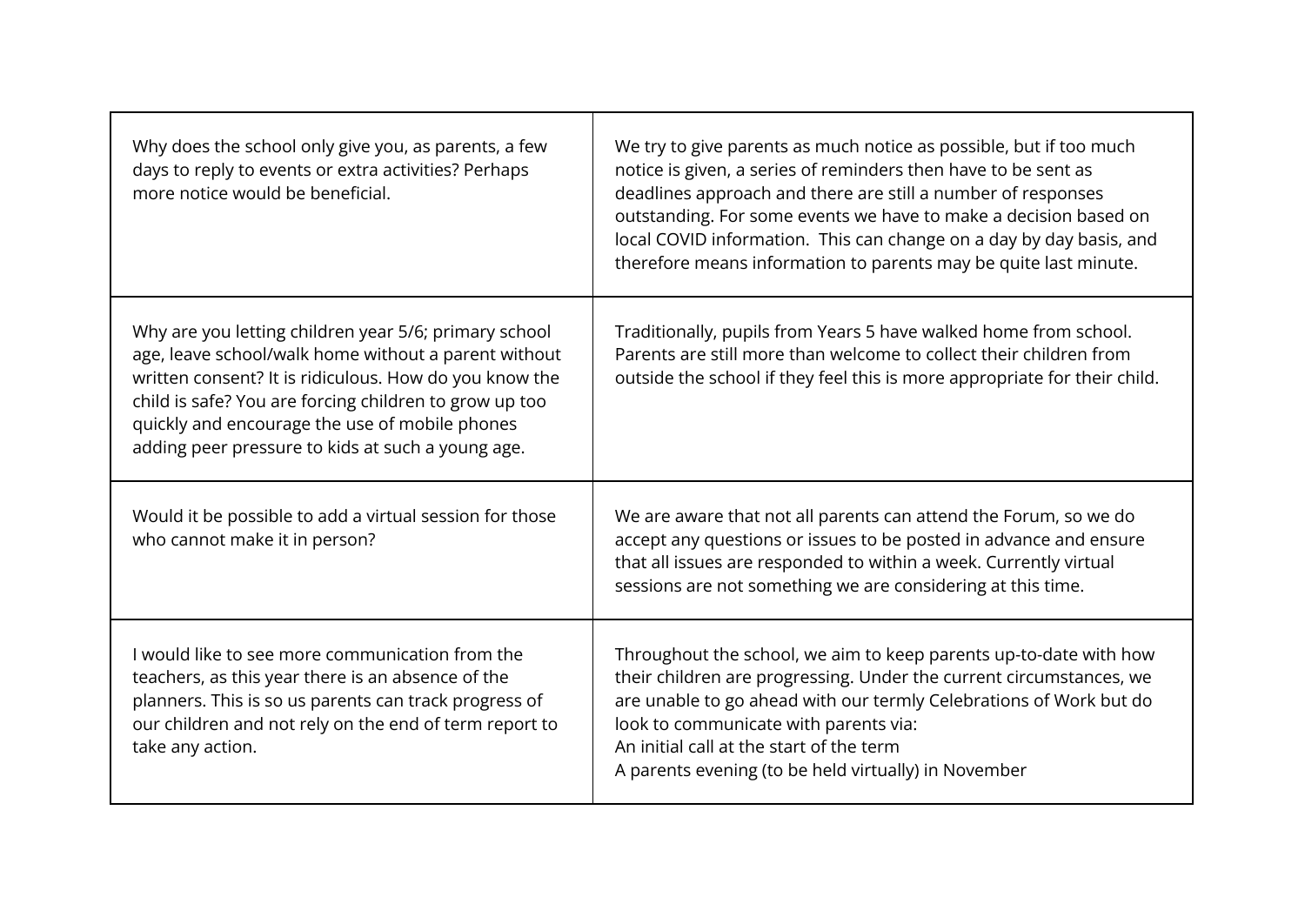|                                                                                                                                                                                                                     | A school report at the end of the Winter term<br>A parents evening in March<br>An end of year report<br>Parents can also contact their child's class teacher at any time<br>throughout the year                                                                                                                                |
|---------------------------------------------------------------------------------------------------------------------------------------------------------------------------------------------------------------------|--------------------------------------------------------------------------------------------------------------------------------------------------------------------------------------------------------------------------------------------------------------------------------------------------------------------------------|
| Also the dojo system to see what Merits our children<br>have earned is ok however would be better if it wasn't<br>chargeable also had more information on what our<br>children have done or any rewards day to day. | There are some chargeable aspects to ClassDojo, but all the<br>information we use it for (Positive and Requires improvement Dojos,<br>and direct messages) are free to use.<br>Unfortunately, due to the time it would require, we are not able to<br>post updates on what the children have been doing throughout the<br>day. |
| Good choices of option subjects available for Year 7                                                                                                                                                                | Thank you                                                                                                                                                                                                                                                                                                                      |
| New netball posts/ hoops needed - current ones, some<br>don't have a hoop, some are rusty, some are loose.                                                                                                          | We will ask the PE department to look into this.                                                                                                                                                                                                                                                                               |
| The regular letters that the school have sent out about<br>covid changes and what the school is doing, have been<br>very much appreciated                                                                           | Thank you                                                                                                                                                                                                                                                                                                                      |
|                                                                                                                                                                                                                     |                                                                                                                                                                                                                                                                                                                                |